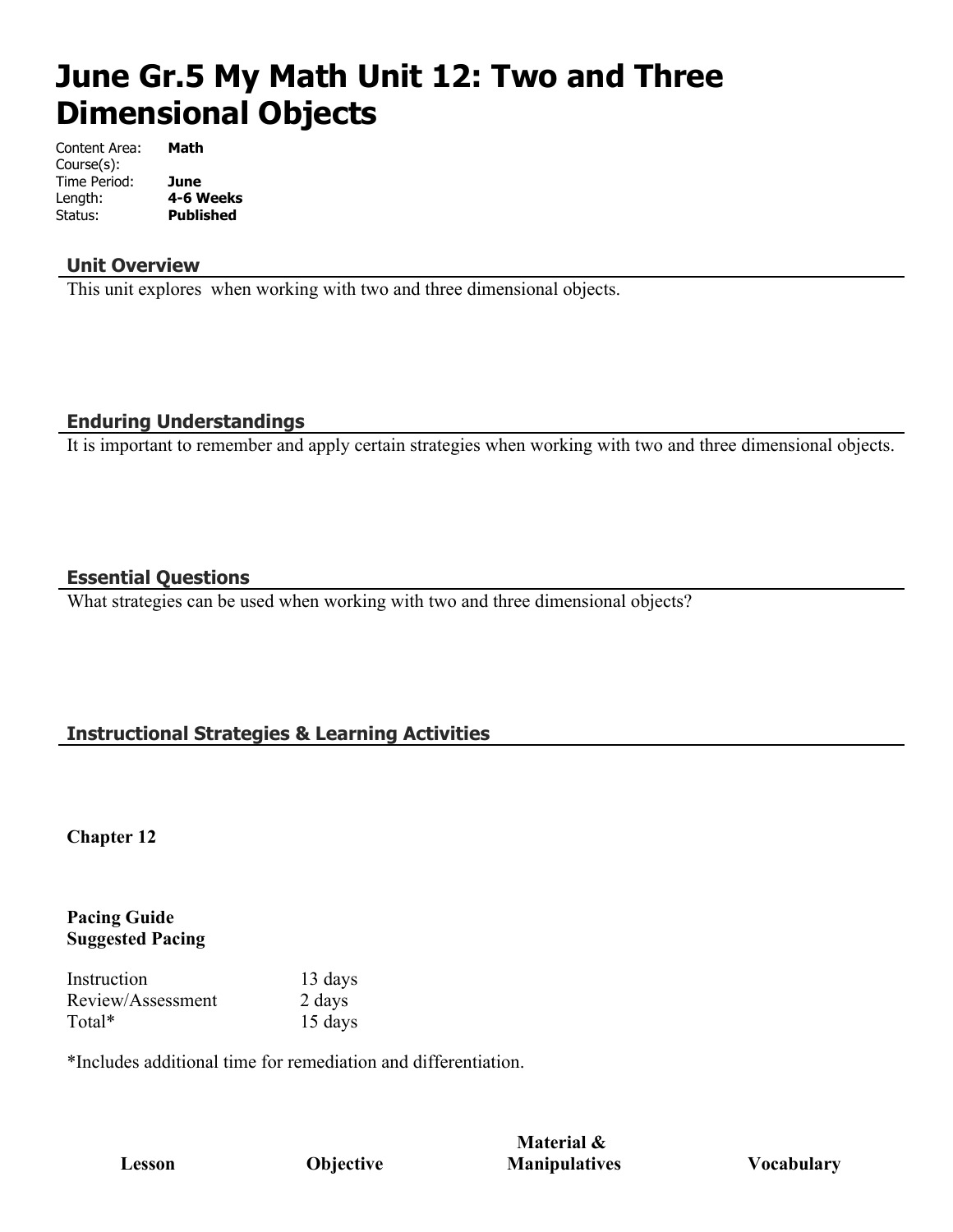| <b>Polygons</b>                                                 | Lesson 1 pp. 903-908Classify two-dimensional<br>figures based on properties.                                                                             | • index cards<br>· colored pencils or<br>markers                                                           | hexagon<br>congruent sides<br>pentagon<br>regular polygon<br>polygon<br>octagon<br>congruent angles             |
|-----------------------------------------------------------------|----------------------------------------------------------------------------------------------------------------------------------------------------------|------------------------------------------------------------------------------------------------------------|-----------------------------------------------------------------------------------------------------------------|
| <b>Hands On: Sides</b><br>and Angles of<br><b>Triangles</b>     | Lesson 2 pp. 909-914Measure the sides and angles $\cdot$ centimeter rulers<br>of triangles.                                                              | • protractors                                                                                              |                                                                                                                 |
| <b>Classify Triangles</b><br><b>Check My Progress</b>           | Lesson 3 pp. 915-920Classify triangles based on<br>attributes, such as side<br>measures and angle measures.                                              | • 8" by 11" piece of paper<br>for each student                                                             | attribute<br>Types of Triangles:<br>equilateral<br>acute<br>isosceles<br>obtuse<br>scalene<br>right             |
| <b>Hands On: Sides</b><br>and Angles of<br>Quadrilaterals       | Lesson 4 pp. 923-928Measure the sides and angles $\cdot$ index cards<br>of quadrilaterals.                                                               | • colored pencils or<br>markers<br>• centimeter or inch rulers<br>• protractors                            |                                                                                                                 |
| <b>Classify</b><br>Quadrilaterals                               | Lesson 5 pp. 929-934Classify quadrilaterals based<br>on attributes, such as<br>congruent sides, parallel sides, • cut-outs of three<br>and right angles. | • cut-outs of three<br>parallelograms<br>quadrilaterals that are not<br>parallelograms                     | trapezoid<br>rhombus<br>parallelogram<br>square<br>rectangle                                                    |
| Hands On: Build<br>Three-Dimensional figures.<br><b>Figures</b> | Lesson 6 pp. 935-940Build nets and explore<br>properties of threedimensional cubes and rectangular                                                       | prisms<br>· grid paper<br>• scissors<br>• tape                                                             | • three-dimensional solids: three-dimensional figures<br>cube<br>congruent figures<br>rectangular prism<br>face |
| <b>Figures</b>                                                  | Lesson 7 pp. 941-946Describe properties of three-<br>Three-Dimensional dimensional figures.                                                              | • classroom objects<br>• three-dimensional solids<br>• nets of threedimensional triangular prism<br>solids | three-dimensional figure<br>rectangular prism<br>face                                                           |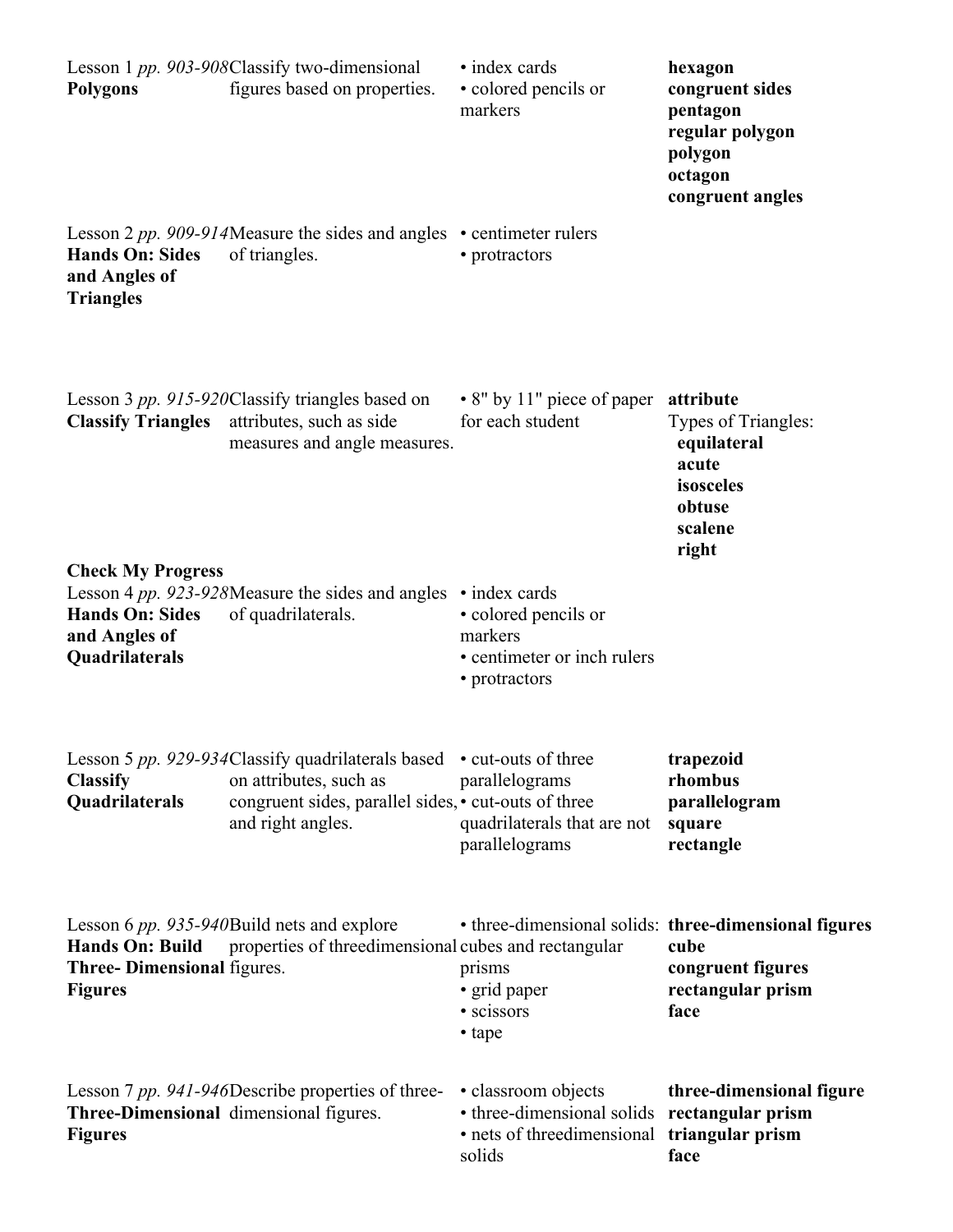| <b>Check My Progress</b><br><b>Hands On: Use</b><br><b>Models to Find</b><br><b>Volume</b>   | Lesson 8 pp. 949-954Use models to find the volume • classroom objects<br>of rectangular prisms.                                                                                    | (rectangular prisms)<br>• centimeter cubes | prism<br>edge<br>base(s)<br>vertex<br>cube<br>volume<br>unit cube<br>cubic unit |
|----------------------------------------------------------------------------------------------|------------------------------------------------------------------------------------------------------------------------------------------------------------------------------------|--------------------------------------------|---------------------------------------------------------------------------------|
| <b>Volume of Prisms</b>                                                                      | Lesson 9 pp. 955-960Use volume formulas to find $\cdot$ centimeter cubes<br>the volume of rectangular<br>prisms.                                                                   |                                            | volume                                                                          |
| Lesson 10 pp. 961- Use models to build<br>966<br>Hands On: Build<br><b>Composite Figures</b> | composite figures and find the<br>volume of composite figures.                                                                                                                     | • centimeter cubes                         | composite figure                                                                |
| Lesson 11 pp. 967-<br>982<br><b>Volume of</b>                                                | Find the volume of composite • centimeter cubes<br>figures by relating volume to • three dimensional solids<br>the operations of<br>Composite Figures multiplication and addition. |                                            | composite figure                                                                |
| 988<br><b>Problem-Solving</b><br><b>Investigation: Make</b><br>a Model                       | Lesson 12 <i>pp.</i> 983- Make a model to solve<br>problems.                                                                                                                       | • centimeter cubes                         |                                                                                 |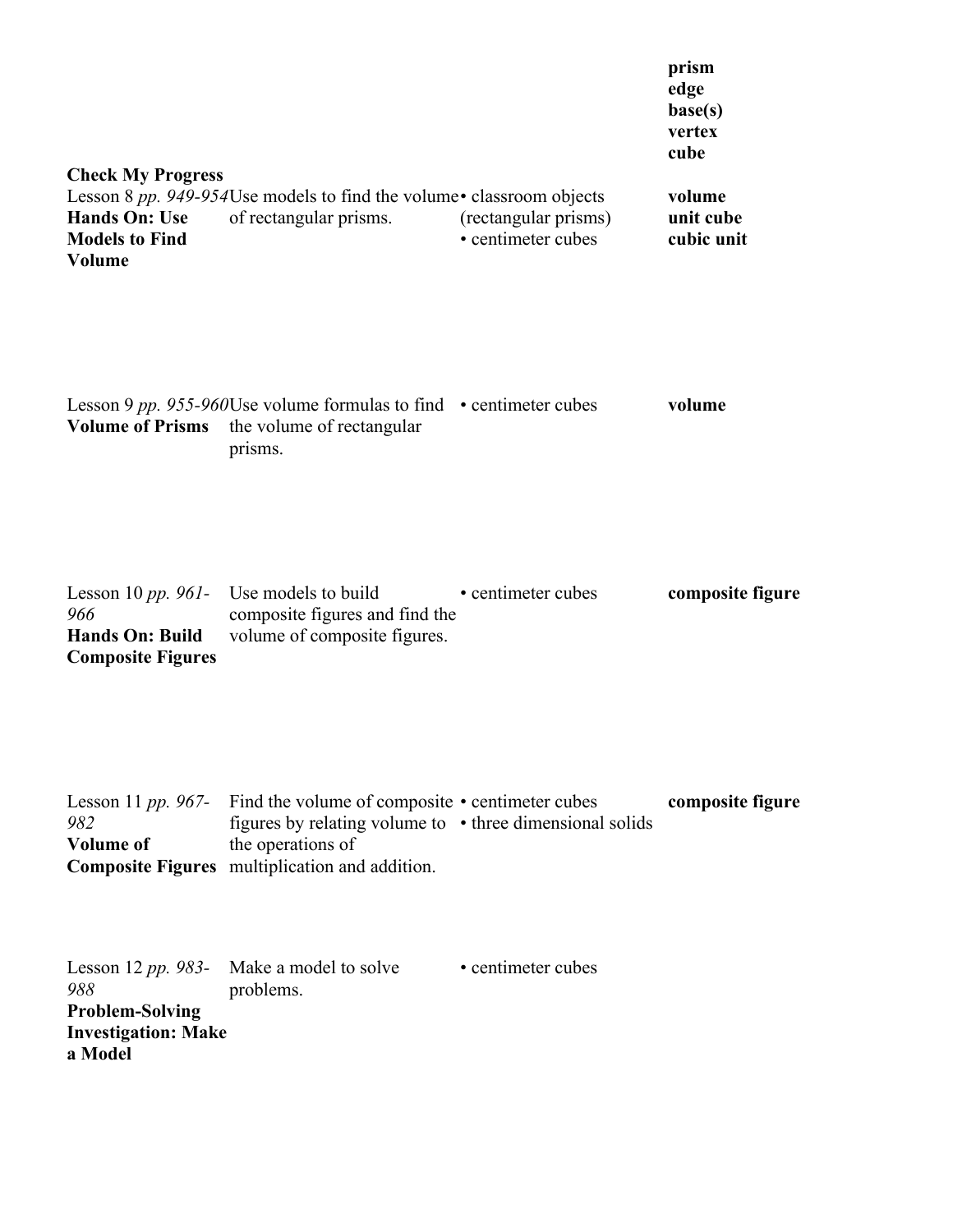## **Integration of Career Readiness, Life Literacies and Key Skills**

Students will work in cooperative groups to solve problems. Students will interact with the Smartboard to enhance the learning process.

| <b>WRK.9.2.5.CAP</b> | <b>Career Awareness and Planning</b>                                                                                                                                                                                                         |
|----------------------|----------------------------------------------------------------------------------------------------------------------------------------------------------------------------------------------------------------------------------------------|
| TECH.9.4.5.CI.2      | Investigate a persistent local or global issue, such as climate change, and collaborate with<br>individuals with diverse perspectives to improve upon current actions designed to address<br>the issue (e.g., 6.3.5. Civics PD.3, W.5.7).    |
| WRK.9.2.5.CAP.1      | Evaluate personal likes and dislikes and identify careers that might be suited to personal<br>likes.                                                                                                                                         |
| WRK.9.2.5.CAP.2      | Identify how you might like to earn an income.                                                                                                                                                                                               |
| TECH.9.4.5.Cl.1      | Use appropriate communication technologies to collaborate with individuals with diverse<br>perspectives about a local and/or global climate change issue and deliberate about<br>possible solutions (e.g., W.4.6, 3.MD.B.3, 7.1.NM.IPERS.6). |
| WRK.9.2.5.CAP.3      | Identify qualifications needed to pursue traditional and non-traditional careers and<br>occupations.                                                                                                                                         |
|                      | Collaboration with individuals with diverse perspectives can result in new ways of thinking<br>and/or innovative solutions.                                                                                                                  |
| WRK.9.2.5.CAP.4      | Explain the reasons why some jobs and careers require specific training, skills, and<br>certification (e.g., life guards, child care, medicine, education) and examples of these<br>requirements.                                            |
| <b>TECH.9.4.5.CI</b> | Creativity and Innovation                                                                                                                                                                                                                    |

## **Technology and Design Integration**

Students will interact with the Smartboard to enhance learning activities. Students will use various web-based interactive games to expand the content knowledge, as needed.

|                   | Data can be organized, displayed, and presented to highlight relationships.                                      |
|-------------------|------------------------------------------------------------------------------------------------------------------|
| CS.3-5.8.1.5.DA.1 | Collect, organize, and display data in order to highlight relationships or support a claim.                      |
| $CS.3-5.DA$       | Data & Analysis                                                                                                  |
| CS.3-5.8.1.5.DA.3 | Organize and present collected data visually to communicate insights gained from<br>different views of the data. |

## **Interdisciplinary Connections**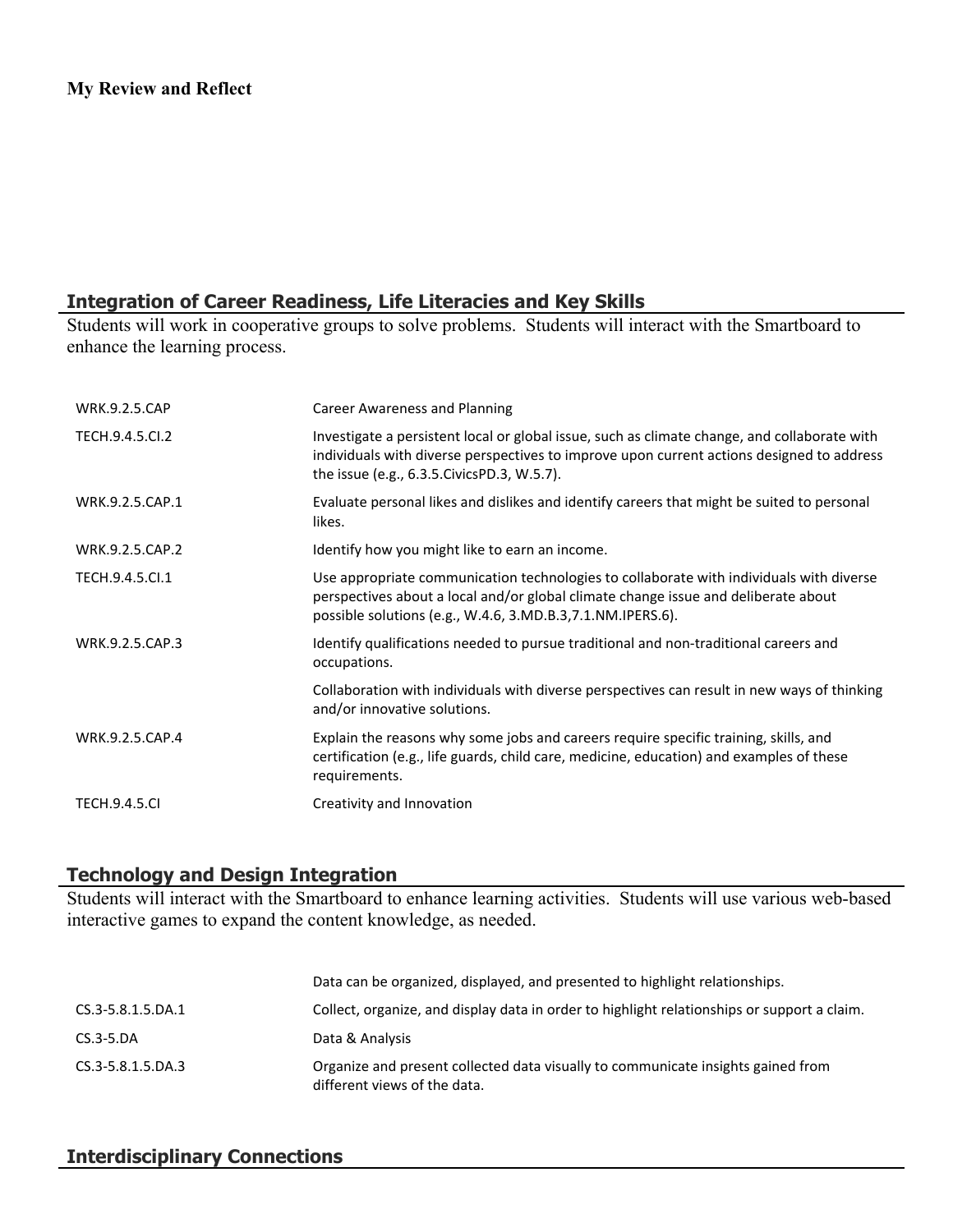Students will read and write throughout the unit. They will also use art supplies to create two and three dimensional shapes.

| LA.RL.5.4   | Determine the meaning of words and phrases as they are used in a text, including<br>figurative language such as metaphors and similes.    |
|-------------|-------------------------------------------------------------------------------------------------------------------------------------------|
| LA.RI.5.10  | By the end of year, read and comprehend literary nonfiction at grade level text-complexity<br>or above, with scaffolding as needed.       |
| LA.RF.5.4   | Read with sufficient accuracy and fluency to support comprehension.                                                                       |
| LA.RF.5.4.A | Read grade-level text with purpose and understanding.                                                                                     |
| LA.RI.5.4   | Determine the meaning of general academic and domain-specific words and phrases in a<br>text relevant to a grade 5 topic or subject area. |

### **Differentiation**

Differentiation:

- Use of different resources to match the readiness levels of the students when working on the activities in the daily lessons.
- Respond to students' needs for reteaching, reinforcing, and extending learning.
- Use of a variety of instructional strategies to engage students in learning.
- Question prompts to promote student engagement
- Small group settings as needed for specific skills
- Use discussion to promote collaboration among students
- Integrate technology to offer varied learning experiences
- Adjust instruction based on formative tasks/assessments

#### **Modifications & Accommodations**

Modifications & Accommodations:

- In class support and scaffolding based on the individual IEP's
- Independent levels on My Math and Splash Math

#### **Benchmark Assessments**

Students will complete the Aimsweb testing.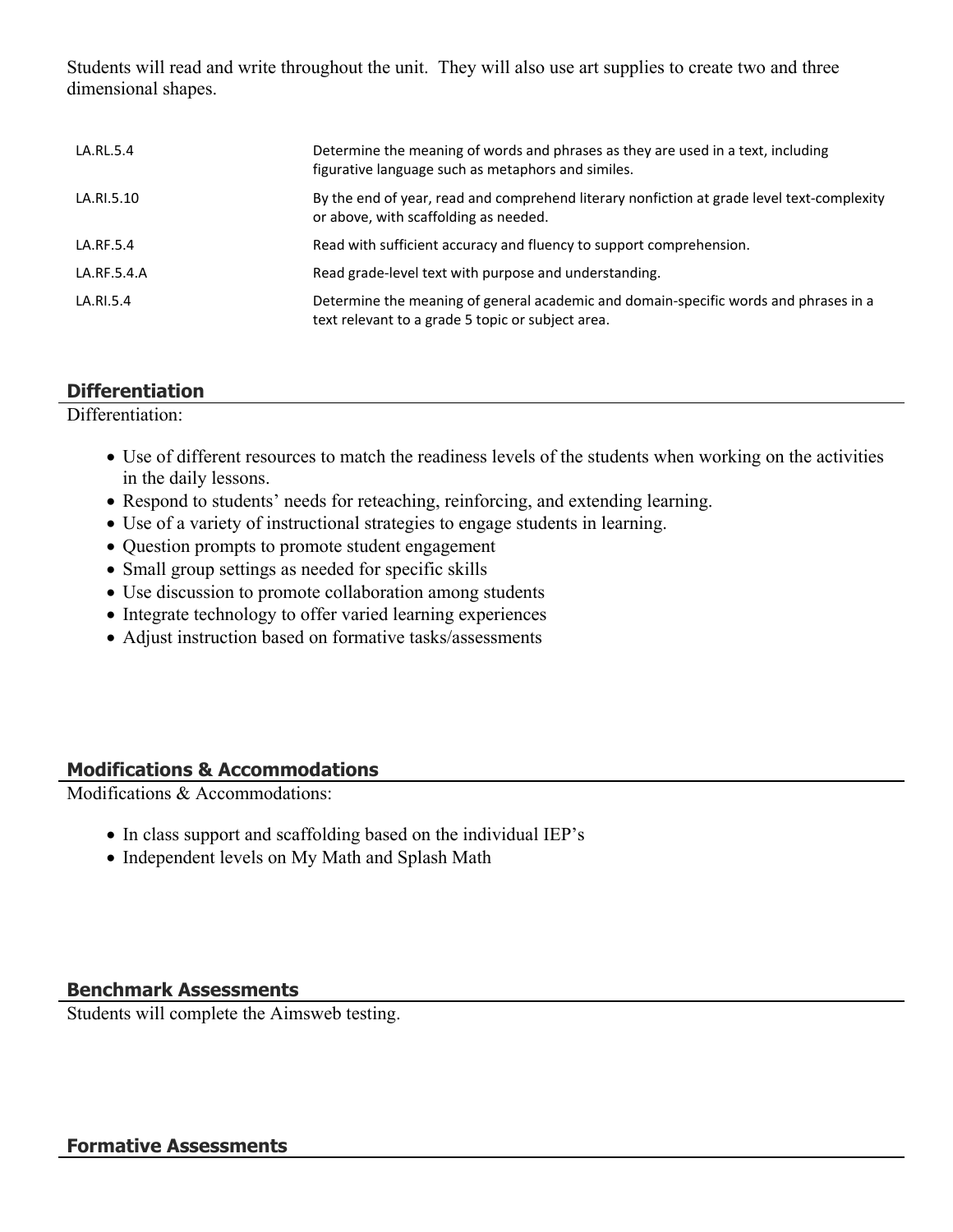Formative Assessments:

- Task completion
- Answers and discussions
- Student maps
- Bingo
- Quizzes
- Participation

## **Summative Assessments**

Summative Assessments:

- Quizzes
- Final Test

## **Instructional Materials**

My Math Textbook series grade 5

See materials in lessons above

## **Standards**

| MA.5.MD.C.5b | Apply the formulas $\mathbb{Z} = \mathbb{Z} \times \mathbb{Z} \times h$ and $\mathbb{Z} = \mathbb{Z} \times h$ for rectangular prisms to find volumes of<br>right rectangular prisms with whole number edge lengths in the context of solving real<br>world and mathematical problems. |
|--------------|----------------------------------------------------------------------------------------------------------------------------------------------------------------------------------------------------------------------------------------------------------------------------------------|
| MA.5.MD.C.3  | Recognize volume as an attribute of solid figures and understand concepts of volume<br>measurement.                                                                                                                                                                                    |
| MA.5.MD.C.5c | Recognize volume as additive. Find volumes of solid figures composed of two non-<br>overlapping right rectangular prisms by adding the volumes of the non-overlapping parts,<br>applying this technique to solve real world problems.                                                  |
| MA.5.G.B.3   | Understand that attributes belonging to a category of two-dimensional figures also belong<br>to all subcategories of that category.                                                                                                                                                    |
| MA.5.MD.C.3a | A cube with side length 1 unit, called a "unit cube," is said to have "one cubic unit" of<br>volume, and can be used to measure volume.                                                                                                                                                |
| MA.5.MD.C.3b | A solid figure which can be packed without gaps or overlaps using n unit cubes is said to<br>have a volume of n cubic units.                                                                                                                                                           |
| MA.5.G.B.4   | Classify two-dimensional figures in a hierarchy based on properties.                                                                                                                                                                                                                   |